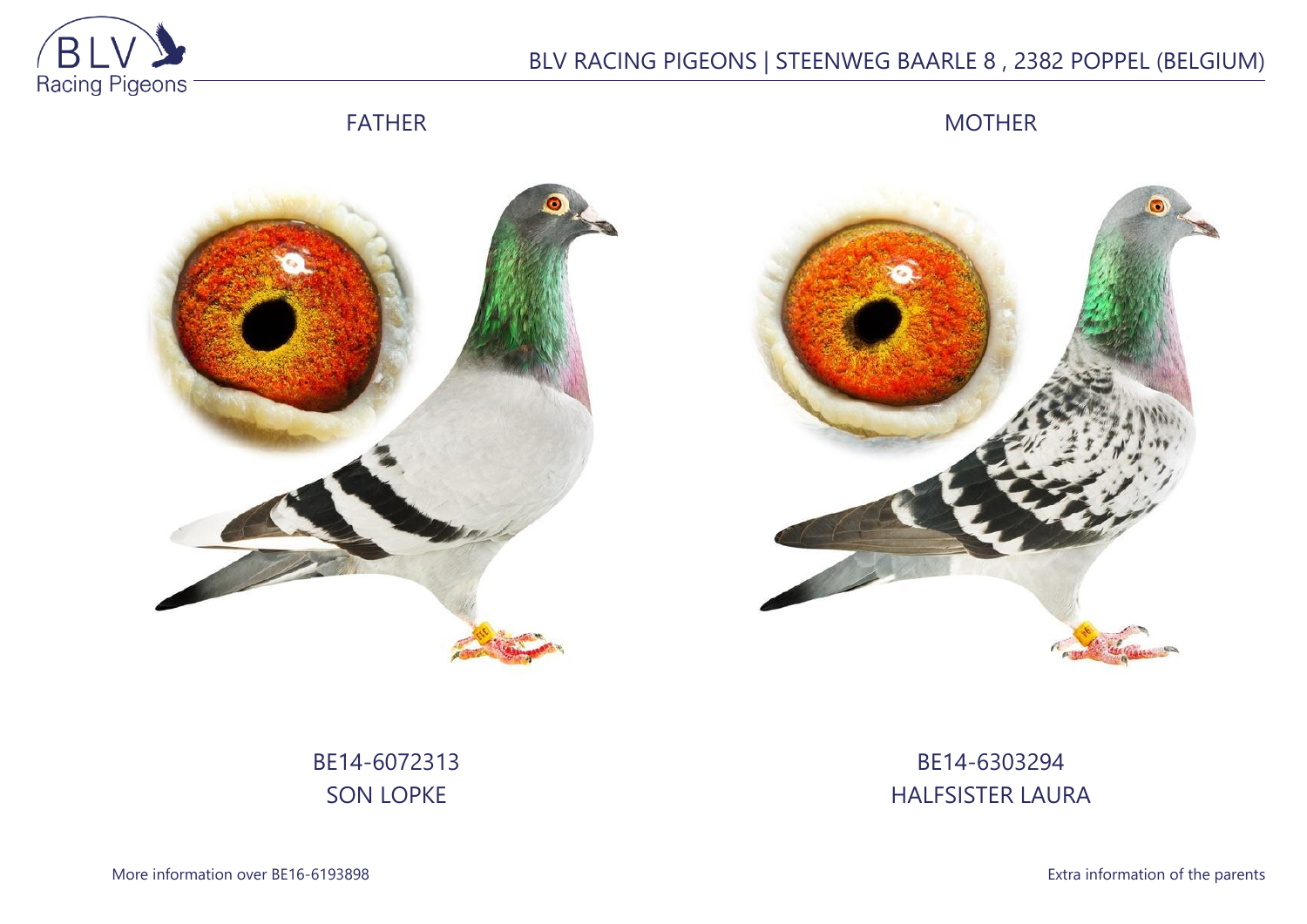

## BLV RACING PIGEONS | STEENWEG BAARLE 8 , 2382 POPPEL (BELGIUM)



| 6072313-14                                                                                               | Son Lopke                                                                                                                                                              |                                                                                                                                                                                                        |                                                 |
|----------------------------------------------------------------------------------------------------------|------------------------------------------------------------------------------------------------------------------------------------------------------------------------|--------------------------------------------------------------------------------------------------------------------------------------------------------------------------------------------------------|-------------------------------------------------|
| zomerjong<br>$\n  6213112 - 10\n$<br>Nelson                                                              | $V: 6346026-06$<br>Favoriet<br>Rechtstreeks LBJ<br>Geerinckx<br>Vader Black Lady, 2e Nat.<br>Argenton<br>Broer Fast Boy, vader Ace,<br>2e Nat. Asduif<br>M: 6358796-09 | $V: 2298053 - 04$<br>Rapido 1<br>Rechtstreeks LBJ Geerinck<br>Vader Just Wait, 1e Nat.<br>M:6202172-04<br>Witpen Bourgeske<br>Rechtstreeks LBJ Geerinck<br>Grootmoeder Acy, 2e Nat.<br>$V: 6335690-98$ | V: 6235626                                      |
| kleinzoon Kaashoer                                                                                       | Vera<br>dochter Kaasboer<br>gr moeder 2104519-18<br>2de Nat. Bourges                                                                                                   | "KAASBOER" superkweker<br>vader en grootvader van<br>verschillende topduiven                                                                                                                           | Blauw<br>M: 6404318<br><b>BLAUW</b>             |
|                                                                                                          |                                                                                                                                                                        | M:6111553-09<br>3de Nat. Bourges<br>37357 duiven                                                                                                                                                       | V: 6224270<br>Pasca<br>M: 6385691<br>Elsje      |
| M: 6023250-12<br>Lopke<br>33e Nat. Zone La Souterra<br>ine<br>61e Nat. Zone Argenton<br>97e Nat. Bourges | $\nabla 6177605-08$<br>Hugo<br>Kleinzoon Kaasboer<br>Noyon 802d -154 pr                                                                                                | $\nabla 6183100-02$<br>Gust<br>zoon Kaasboer<br>Grootvader van                                                                                                                                         | V. 6335690<br>"KAASB<br>M: 6345097<br>Blauw     |
|                                                                                                          | Toury 786d - 250pr<br>Toury 614d - 169 pr<br>Marne 591d - 97 pr                                                                                                        | M:6108024-03<br>goede kweekduif                                                                                                                                                                        | V: 6344997<br>Blauw<br>M: 6364383<br>Blauw      |
|                                                                                                          | M: 6031765-10<br>Aske<br>1e Asduif Fond Union<br>Antwerpen<br>1e Asduif Flying Club<br>Antwerpen<br>2e Semi Nat. Blois<br>29e Semi Nat. Vierzon                        | $\sqrt{6176146-05}$<br>Zoon KAASBOER<br>Vader van Blauwke 508-09:<br>64° Nat Bourges 37357d                                                                                                            | 6335690<br>IV:<br>"KAASB<br>M: 6407575<br>Blauw |
|                                                                                                          |                                                                                                                                                                        | м 6404429-06                                                                                                                                                                                           | V: 6225246<br>Intelege                          |
|                                                                                                          |                                                                                                                                                                        | <b>Roziers Walter</b><br>zomerjong                                                                                                                                                                     | 6246934<br>M:<br>Nike                           |

| 6235626-92<br>Blauw<br>6404318-96<br>BLAUW                  |
|-------------------------------------------------------------|
| 6224270-08<br>Pascal<br>6385691-07<br>Elsje                 |
| 6335690-98<br>"KAASBOER" superkweker<br>6345097-00<br>Blauw |
| 6344997-01<br>Blauw<br>6364383-01<br>Blauw                  |
| 6335690-98<br>"KAASBOER" superkweke<br>6407575-97<br>Blauw  |
| 6225246-01<br>Intelegente                                   |
| 6246934-04<br>Nike                                          |

#### Pedigree for Pigeon: Bel 14-6303294 V



**Hok Van de Wouwer** Melkouwen 8 - 2590 Berlaar (Belgium)

Van de Wormer Kurt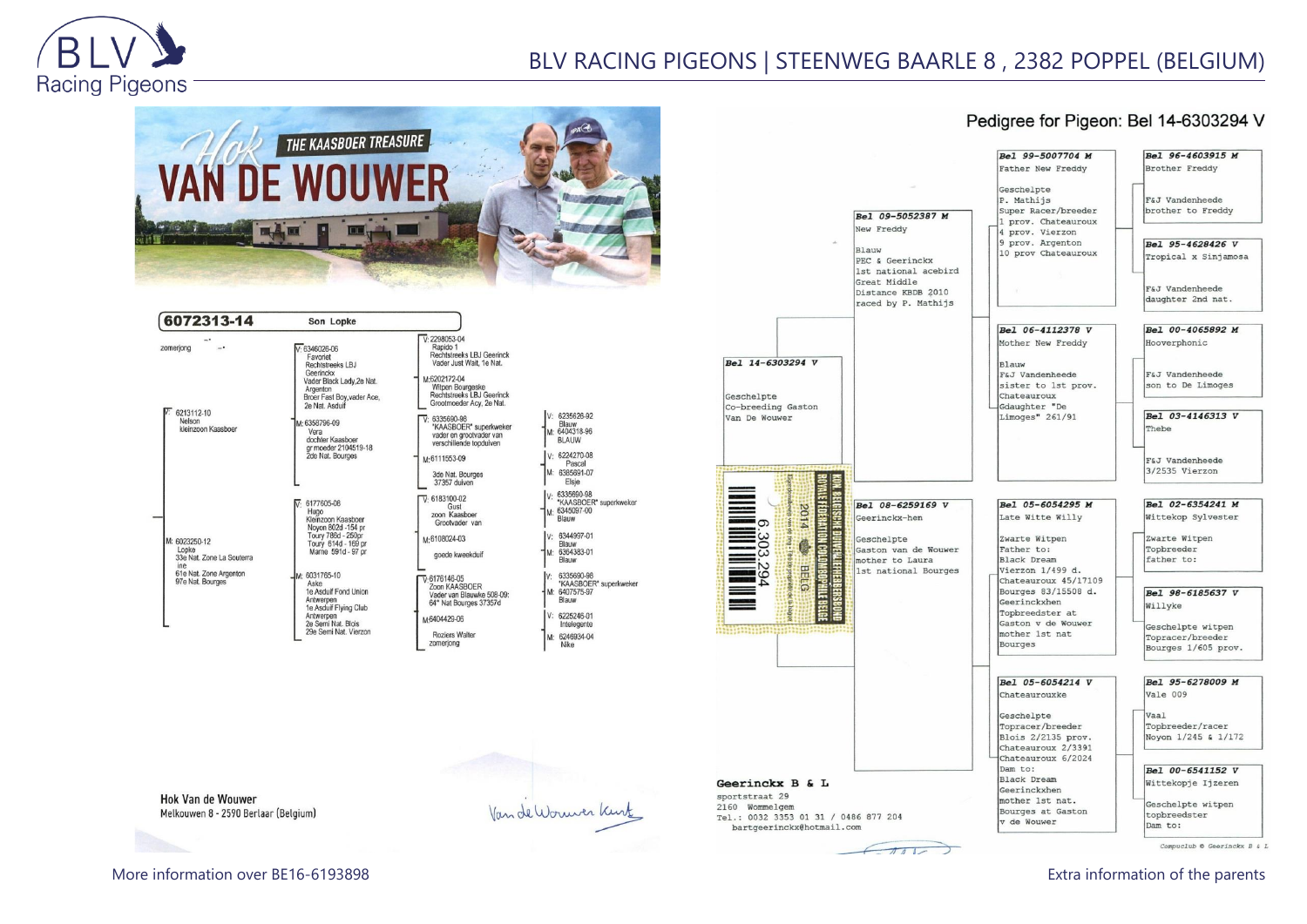

## More information of 6072313/2014

**Never raced, summer youngster 2014** Full brother to 'Ida' 011/13 **49. Nat. Zone Châteauroux - 1,725 birds 2013 / 115. Nat. 12,071 birds 76. Nat. Zone Nevers - 2,453 birds 2013 / 166. Nat. 11,579 birds 89. Nat. Zone Guéret - 2,290 birds 2013 / 313. Nat. 11,894 birds 103. Nat. Zone Issoudun - 3,340 birds 2013 / 261. Nat. 16,615 birds 130. prov. Châteauroux - 2,664 birds / 208. Nat. Zone 4,158 birds - FATHER IS 'NELSON', ORIGINAL GEERINCKX G.CHILD 'KAASBOER'** Half brother to 'Black Lady' **2. Nat. Argenton - 16,383 birds 2. Nat. Zone / 9. Nat. Bourges - 14,598 birds 1. Dourdan - 615 birds … 9. Blois - 1,108 birds** Bred from 'Favoriet' **1. Noyon - 566 birds 3. Noyon - 414 birds** Bred from daughter of 'Kaasboer' **Famous base breeder Gaston Van De Wouwer 'Kaasboer' descendants most impressive victories 3x Olympiad bird … at least 3x 1. Nat. acebird KBDB - MOTHER IS 'LOPKE', BRED FROM 'HUGO' X 'ASKE'** Winner of **33. Nat. Zone La Souterraine YB - 6,618 birds 2012 / 105. Nat. 19,155 birds 53. Nat. Zone Bourges YB - 12,532 birds 2012 / 97. Nat. 33,524 birds 61. Nat. Zone Argenton YB - 8,624 birds 2012 / 298. Nat. 25,949 birds** Bred from 'Hugo', direct son 'Gust' - Grandfather of winner **3. Nat. Bourges 2009 - 37,357 birds** - Grandfather of '134/05' **1. acebird Union Antwerpen 1. acebird De Reisduif Winner of 10x in the best 10%** - Grandfather of 'Lopke' **Winner of 3x top 65 Nat. Zone Father of 3x top 100 Nat. Zone 'Gust' is son of the amazing 'Kaasboer'** Bred from 'Aske' 765/10 **1. acebird Union Antwerpen 2010 1. acebird Flying club 2010 2. s-Nat. Blois - 1,165 birds 2011**

### More information of 6303294/2014

**Never raced, summer youngster 2014 Daughter New Freddy** Mother of 'Wilma' 446/17 **3. prov. Vierzon – 2,288 birds 2019 6. prov. Argenton - 1,339 birds 2019 10. prov. Le Mans – 359 birds 2018 11. prov. Issoudun - 1,400 birds 2019 20. Nat. Chateauroux - 18,499 birds 2017 44. Nat. Zone / 100. Nat. Bourges - 24,055 birds 2019 50. prov. Gueret – 1,044 birds / 563. Nat. 8,517 birds 2018 76. Nat. Zone / 216. Nat. Chateauroux - 27,081 birds 2018 257. Nat. Argenton – 3,322 birds 2018 328. Nat. Chateauroux - 13,098 birds 2018 342. Nat. Chateauroux – 20,522 birds 2019 478. Nat. Argenton – 4,350 birds 2019 736. Nat. Argenton – 19,859 birds 2018 794. Nat. Bourges – 38,456 birds 2017 5. Gien – 510 birds** Mother of BE17-6053390 **70. prov. Blois - 2,596 birds 2017 572. Nat. Bourges – 38,456 birds 2017 595. Nat. Zone Argenton – 6,448 birds 2017** - Father of BE18-6063772 **10. Melun – 1,813 birds Also 26.-42.-69. avg. +1,000 birds - FATHER IS 'NEW FREDDY', AMAZING CLASS COCKBIRD STRONG INBRED** 'New Freddy' is winner of **1. Nat. acebird KBDB great middle distance 2010** Most important references top Nat. (Zone) 'New Freddy' **1. YL long distance 4 races PIPA Ranking BE 2016 (PEC) G.child 'New Freddy' 1. Nat. La Souterraine 16,665 birds '11 (Verreckt-Ariën) Child 'Br. New Freddy' 1. Nat. La Souterraine 6,205 birds '15 (Vandenheede) G.child 'New Freddy' 1. Nat. Zone Limoges 6,266 birds '15 (Vandenheede) Child 'Br. New Freddy' 1. Nat. Zone Bourges 1,319 birds '14 (Deroose Dirk) Child 'New Freddy' 1. Nat. Zone Blois 1,768 birds '16 (Bart Geerinckx) Child 'New Freddy' 1. Great Derby Algarve final Race 502 birds '15 G.g.child 'New Freddy' 1. prov. Blois 1,930 birds '16 (PEC Racing Team ADK) G.child 'New Freddy' 1. prov. Blois 1,690 birds '16 (Jespers-Vandenwegen) G.child 'New Freddy' 1. prov. Blois 1,327 birds '14 (Vandenheede) G.child 'New Freddy'**